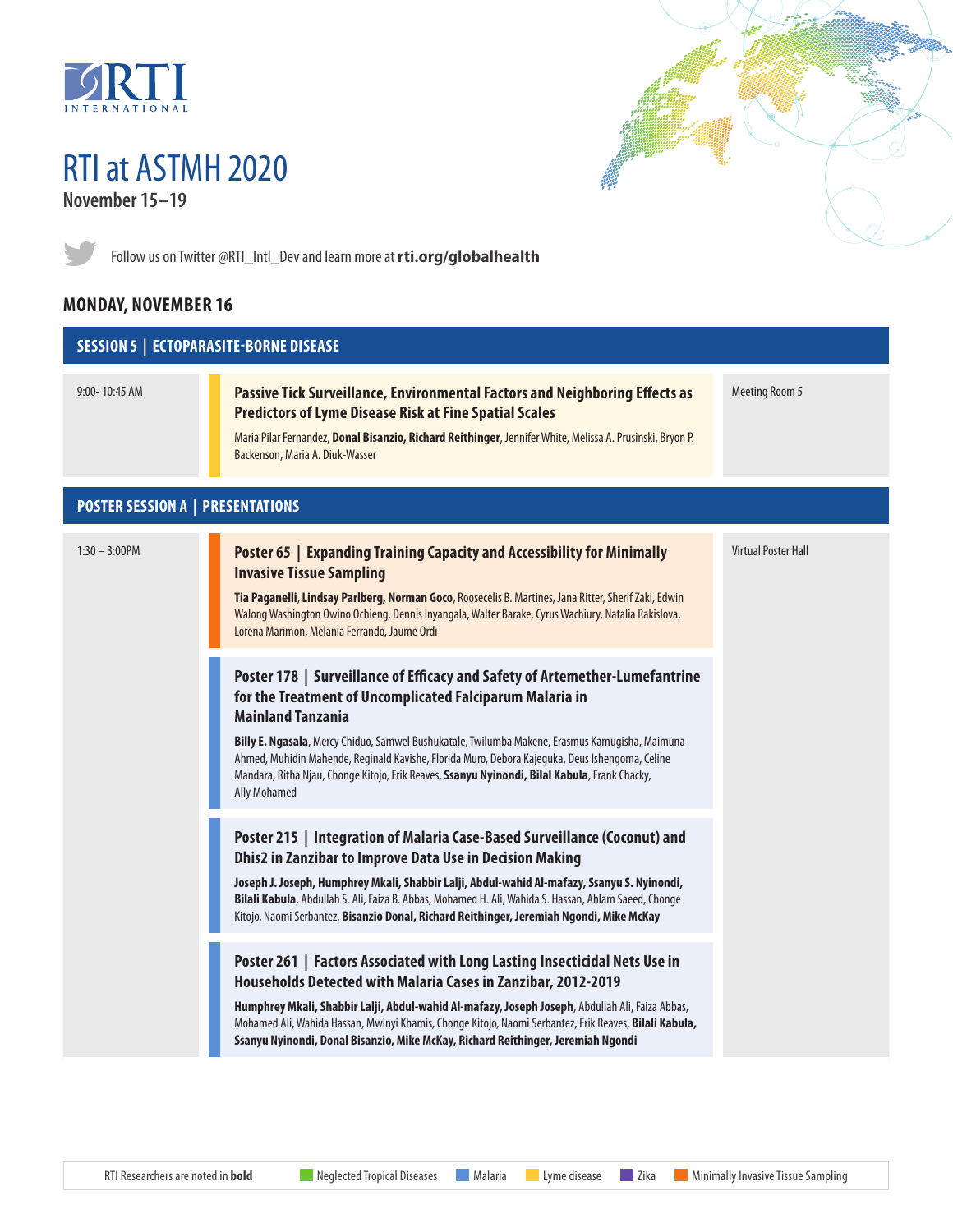# **POSTER SESSION A | PRESENTATIONS** (CONTINUED)

| Poster 273   Response to an Increase in Malaria Transmission in Urban<br><b>District of Zanzibar</b><br>Faiza B. Abbas, Naomi A. Serbantez, Shabbir M. Lalji, Abdulla S. Ali, Mohamed Y. Ndee                                                                                                                                                                                                                                             | <b>Virtual Poster Hall</b> |
|-------------------------------------------------------------------------------------------------------------------------------------------------------------------------------------------------------------------------------------------------------------------------------------------------------------------------------------------------------------------------------------------------------------------------------------------|----------------------------|
| Poster 311   Continued Efficacy of Pirimiphos-Methyl (Actellic 300CS) for<br>Indoor Residual Spraying in Areas With High Malaria Vector Resistance to<br><b>Pyrethroids in Zanzibar</b><br>Khamis A. Haji, Bakari O. Khatib, Juma H. Mcha, Huba H. Ali, Makame H. Makame, Abdullah S. Ali, Faiza B.<br>Abbas, Chonge A. Kitojo, Naomi Serbantez, George Greer, Erik J. Reaves, Shabbir Lalji, Ssanyu S. Nyinondi,<br><b>Bilali Kabula</b> |                            |
| Poster 351   Minimally Invasive Tissue Sampling in Preterm Deaths a<br><b>Validation Study</b><br>Rahell Hailu Ayele, Tigist Desta, Yonas Bekuretsion, Messele Bezabih, Addisu Alemu, Tiruzer Bekele,<br>Bewketu Abebe, Mesfin Asefa, Zemene Tigabu, Yonas Girma, Beza Eshetu, Mahlet Abayneh, Amha Mekasha,<br>Assaye Nigussie, Elizabeth M. McClure, Robert L. Goldenberg, Lulu M. Muhe                                                 |                            |
| Poster 422   Urogenital Schistosomiasis Among Pre-School and School Aged<br>Children in Four Districts of Northwestern Tanzania After a Decade of Mass<br>Drug Administration: Geographical Prevalence, Performance of Haematuria<br><b>Reagent Strips and Associated Factors</b><br>Humphrey D Mazigo, Cecilia Uisso, Upendo Mwingira, Paul Kazyoba, Maria Zinga, Safari M. Kinung'hi,<br>Francesca Mutapi                               |                            |
|                                                                                                                                                                                                                                                                                                                                                                                                                                           |                            |

## **SESSION 20 | A FUNDAMENTAL WAY TO PREVENT MALARIA IN PREGNANCY: IMPROVING HEALTH OUTCOMES FOR PREGNANT WOMEN AND THEIR BABIES ONE NURSE AND MIDWIFE AT A TIME**

í.

3:00-4:45 PM **[Using Short Message Service Alerts to Increase Antenatal Care and Malaria](https://www.abstractsonline.com/pp8/#!/9181/presentation/310)  [Prevention: Findings from Implementation Research Pilot in Guinea](https://www.abstractsonline.com/pp8/#!/9181/presentation/310) Aissata Fofana**

## **TUESDAY, NOVEMBER 17**

| <b>POSTER SESSION B   PRESENTATIONS</b> |                                                                                                                                                                                                                                                                                                                                                                                                                                         |                     |  |  |
|-----------------------------------------|-----------------------------------------------------------------------------------------------------------------------------------------------------------------------------------------------------------------------------------------------------------------------------------------------------------------------------------------------------------------------------------------------------------------------------------------|---------------------|--|--|
| $11:45$ AM - 1:15 PM                    | <b>Poster 551   Counseling and Informed Consent Related to Minimally</b><br><b>Invasive Tissue Sampling (Mits) to Determine Cause of Death for Stillbirths</b><br>and Neonatal Deaths in Pakistan, India, Bangladesh, Kenya And Ethiopia: A<br><b>Comparative Evaluation</b><br>Tia Paganelli, Anam Feroz, Milka Bunei, B. Eshetu, Shahana Parveen, Sayyeda Reza, Sarah Saleem, Chaitali<br>Sanji, Elizabeth McClure, Robert Goldenberg | Virtual Poster Hall |  |  |

Meeting Room 3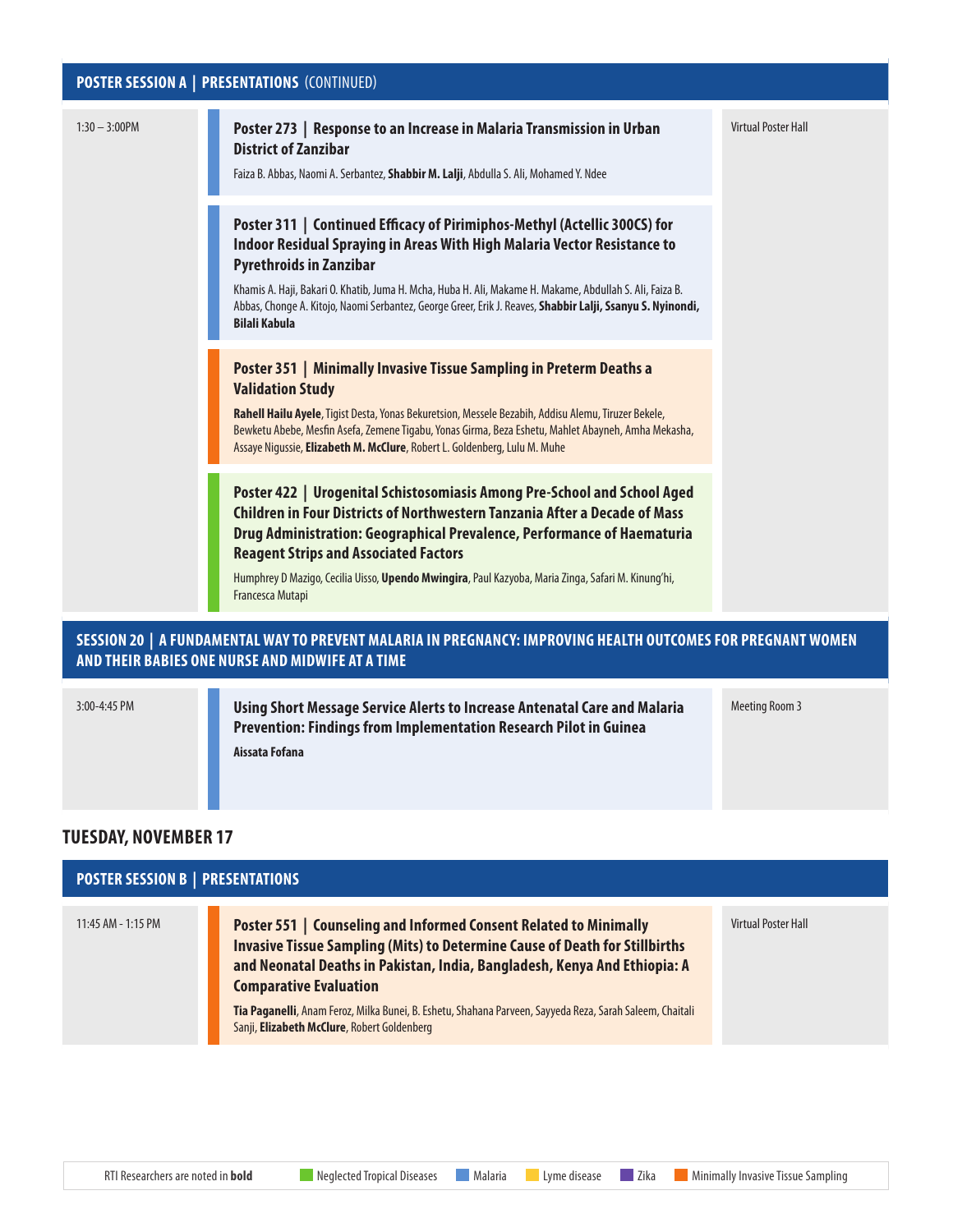#### **POSTER SESSION B | PRESENTATIONS** (CONTINUED)

#### 11:45 AM - 1:15 PM **[Poster 620 | Neurological Sequelae of Acquired Zika Virus Infection among](https://www.abstractsonline.com/pp8/#!/9181/presentation/3414)  [Children in Managua, Nicaragua](https://www.abstractsonline.com/pp8/#!/9181/presentation/3414)**

Virtual Poster Hall

**Jill F. Lebov**, Anna Gajewski, Oscar Ortega, Guillermina Kuan, Eva Harris, Emma Crenshaw, Stephen R. Hooper

#### **[Poster 653 | Efficacy and Safety of Artesunate-Amodiaquine for the](https://www.abstractsonline.com/pp8/#!/9181/presentation/3447)  [Treatment of Uncomplicated Falciparum Malaria In Mainland Tanzania](https://www.abstractsonline.com/pp8/#!/9181/presentation/3447)**

Twilumba Makene, Billy Ngasala, Samwel Bushukatare, Mercy Chiduo, Erasmus Kamugisha, Maimuna Ahmed, Muhidin Mahende, Reginald Kavishe, Florida Muro, Debora Kajeguka, Deus Ishengoma, Celine Mandara, Ritha Njau, **Ssanyu Nyinondi, Bilal Kabula**, Frank Chaky, Ally Mohamed

#### **[Poster 704 | Understanding Malaria Distribution and Landscape Use in](https://www.abstractsonline.com/pp8/#!/9181/presentation/3498)  [Tanzania: A Molecular Epidemiology Study of School-aged Children](https://www.abstractsonline.com/pp8/#!/9181/presentation/3498)**

Cedar Mitchell, Billy Ngasala, Frank Chacky, Ally Mohamed, Lwidiko Mhamilawa, Fabrizio Molteni, **Ssanyu Nyinondi, Bilali Kabula**, Erik Reaves, Naomi Serbantez, Chonge Kitojo, Twilumba Makene, Thwai Kyaw, Jonathan Parr, Michael Emch, Steven Meshnick, Jonathan Juliano

#### **[Poster 754 | Improving Malaria Data Quality for Programmatic Decision-](https://www.abstractsonline.com/pp8/#!/9181/presentation/3548)[Making: Findings from Data Quality Audits in Mainland Tanzania, 2019](https://www.abstractsonline.com/pp8/#!/9181/presentation/3548)**

Khalifa Kassim Munisi, Pai Chambongo, Godfrey Philemon, Anna Mahendeka, Frank Chacky, Abdallah Lusasi, Ally Mohamed, **Ssanyu Nyinondi, Shabbir Lalji, Humphrey Mkali, Joseph Joachim Joseph**, Chonge Kitojo, Naomi Serbantez, Erik Reaves, Samwel Lazaro

#### **[Poster 758 | Assessing the Reliability of Surveillance Data Collected by](https://www.abstractsonline.com/pp8/#!/9181/presentation/3552)  [District Malaria Surveillance Officers \(DMSOs\) in Unguja, Zanzibar - 2019](https://www.abstractsonline.com/pp8/#!/9181/presentation/3552)**

Wahida S. Hassan, Abdullah Ali, Mohamed Ali, Mwatima Suleiman, Makame Makame, Amina Faki, Raya Ibrahim, Salum Massoud, Naomi Serbantez, Chonge Kitojo, **Humphrey Mkali, Shabbir Lalji, Nyinondi Ssanyu**, Erik Reaves, **Abdul-wahid Al-mafazy**

#### **[Poster 766 | Bringing LLIN Distribution Closer to Communities in Guinea](https://www.abstractsonline.com/pp8/#!/9181/presentation/3560)  [Through Adaptive Management](https://www.abstractsonline.com/pp8/#!/9181/presentation/3560)**

**Aissata Fofana**, Mohamed Sitan Keita, Hamidou Barry, Mohamed Saran Condé, Lamine Bangoura, Eugène Kaman Lama, Alioune Camara, **Donal Bisanzio, Elizabeth Fitch**

#### **[Poster 768 |](https://www.abstractsonline.com/pp8/#!/9181/presentation/3562) Trends of Intermittent Preventive Therapy Uptake in Pregnant Women Attending Antenatal Care (ANC), 2015 to 2019, Mainland Tanzania**

Samwel Lazaro, Khalifa Munisi, Franky Chacky, Anna Mahendeka, **Ssanyu Nyinondi, Shabbir Lalji, Humphrey Mkali, Joseph J. Joseph**, Chonge Kitojo, Naomi Serbantez, Erik Reaves, Claud John, Ally Mohamed

#### **[Poster 778 | Effectiveness of Thailand's 1-3-7 Malaria Surveillance Strategy](https://www.abstractsonline.com/pp8/#!/9181/presentation/3572)  [to Reach Elimination by 2024](https://www.abstractsonline.com/pp8/#!/9181/presentation/3572)**

Prayuth Sudathip, **Sathapana Naowarat**, Suravadee Kitchakarn, **Jui A. Shah, Felicity Young**, Deyer Gopinath, Maria Dorina Bustos, Niparueradee Pinyajeerapat, Cheewanan Lertpiriyasuwat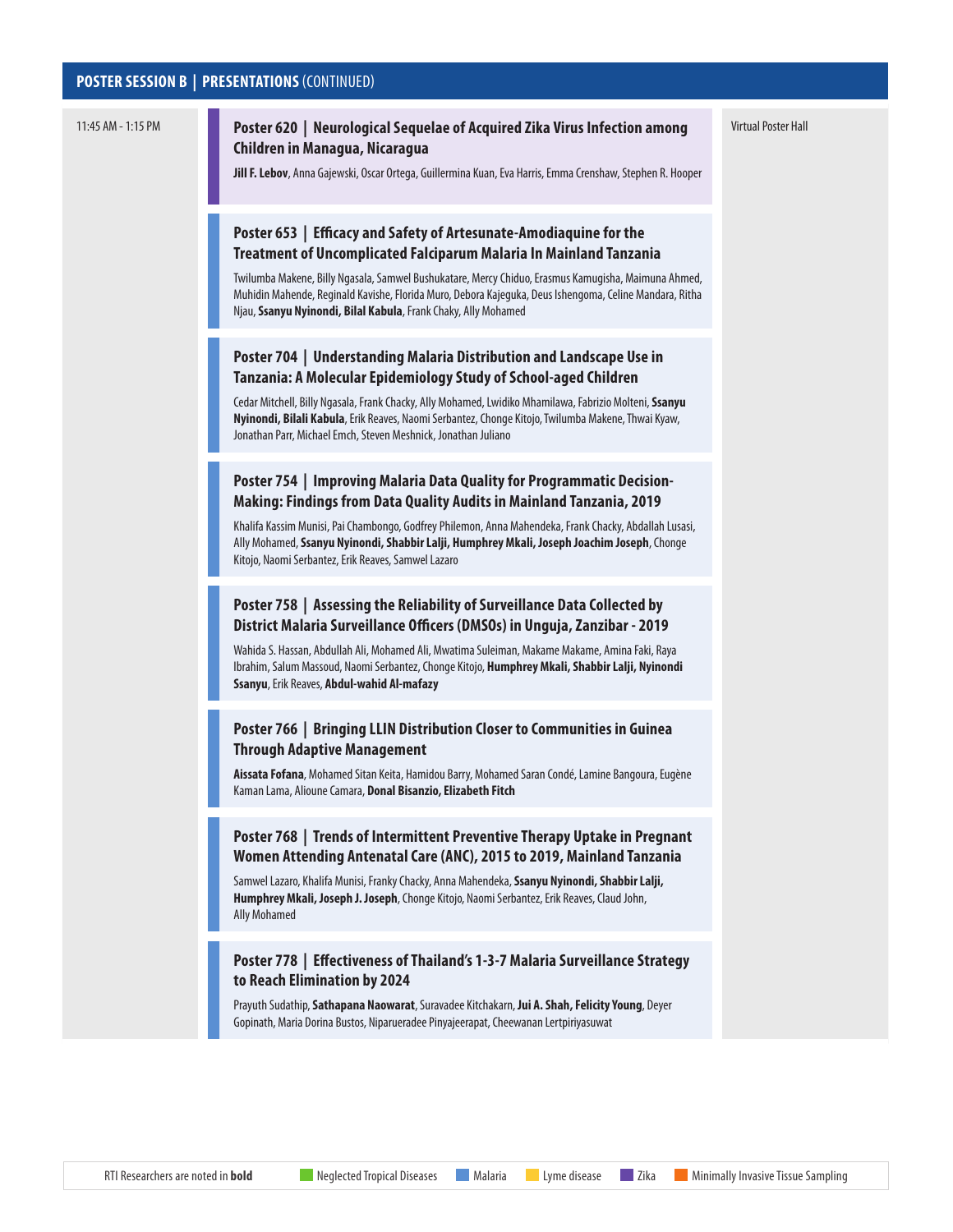# **POSTER SESSION B | PRESENTATIONS** (CONTINUED) 11:45 AM - 1:15 PM **[Poster 779 | Working toward Malaria Elimination: Results from Thailand's](https://www.abstractsonline.com/pp8/#!/9181/presentation/3573)  [Subnational Verification Program](https://www.abstractsonline.com/pp8/#!/9181/presentation/3573)** Cheewanan Lertpiriyasuwat, Praparat Promeiang, Suravadee Kitchakarn, Prayuth Sudathip, Jerdsuda Kanchanasuwan, Tannikar Toangard, **Sathapana Naowarat, Felicity Young**, Deyer Gopinath, Niparueradee Pinyajeerapat, **Jui A. Shah** Virtual Poster Hall **[LB-5118 | Is it High Time to Decrease The Size of Survey Areas for Evaluation](https://www.abstractsonline.com/pp8/#!/9181/presentation/4980)  [of Lymphatic Filariasis Programs? Lessons Learned from Nepal](https://www.abstractsonline.com/pp8/#!/9181/presentation/4980) Sudip Raj Khatiwada**, Lila Bahadur Thapa, Prakash Prasad Shah, **Achut Babu Ojha, Dharmpal Prasad Raman, Molly Brady, Nandini Pillai SESSION 54 | BACTERIOLOGY: TRACHOMA AND OTHER BACTERIAL INFECTIONS** 1:45 – 3:30 PM **[950 | Trachoma Elimination Challenges: Investigating Reasons for](https://www.abstractsonline.com/pp8/#!/9181/presentation/1436)  [Recrudescence of Trachoma in Four Districts of Mozambique](https://www.abstractsonline.com/pp8/#!/9181/presentation/1436)** Marilia Massangaie, Mariamo Abdala, **Mawo Fall, Tamimo Momade, Zulficar Bay, Hannah Frawley,**  Meeting Room 5

**Sabrina Eyob, Scott McPherson, Jeremiah M. Ngondi**

### **WEDNESDAY, NOVEMBER 18**

| <b>SYMPOSIUM   SESSION 64</b>                                                            |                                                                                                                                                                                                                                                                  |                       |  |  |
|------------------------------------------------------------------------------------------|------------------------------------------------------------------------------------------------------------------------------------------------------------------------------------------------------------------------------------------------------------------|-----------------------|--|--|
| $9:00 - 10:45$ AM                                                                        | <b>Strengthening Malaria Surveillance Systems: Do We Have a Good</b><br>Understanding of the Level of Investment Needed?                                                                                                                                         | <b>Meeting Room 1</b> |  |  |
|                                                                                          | <b>Jui Shah</b> and Yazoume Ye                                                                                                                                                                                                                                   |                       |  |  |
|                                                                                          | Developing an operational and financial framework for a highly effective surveillance system in a<br>$\bullet$<br>resource limited environment - Arnaud Le Menach, Clinton Health Access Initiative                                                              |                       |  |  |
|                                                                                          | Zambia: Costing the malaria surveillance, monitoring, and evaluation plan - Bbusiku Hamainza,<br>$\bullet$<br>National Malaria Elimination Centre, Zambia                                                                                                        |                       |  |  |
|                                                                                          | Thailand: Key elements in costing an effective surveillance system for an elimination setting -<br>$\bullet$<br>Cheewanan Lertpiriyasuwat, Division of Vector-Borne Disease, Thailand                                                                            |                       |  |  |
|                                                                                          | Looking toward the future: Tools and gaps in costing malaria surveillance systems - Ebenezer Shheshi<br>Baba, WHO                                                                                                                                                |                       |  |  |
| SESSION 71   MALARIA EPIDEMIOLOGY I: INFECTION AND DISEASE IN HIGH-TRANSMISSION SETTINGS |                                                                                                                                                                                                                                                                  |                       |  |  |
| $9:00 - 10:45$ AM                                                                        | 975   Predictors and the Effects on Birth Outcomes of Plasmodium<br><b>Falciparum Infection in Early Pregnancy Among Nulliparous Women from the</b><br>Democratic Republic of the Congo, Kenya, and Zambia                                                       | Meeting Room 9        |  |  |
|                                                                                          | Sequoia Iris Leuba, Melissa Bauserman, Carl Bose, Daniel Westreich, Kimberly Powers, Andrew Olshan,<br>Antoinette Tshefu, Waldemar Carlo, Elwyn Chomba, Edward Liechty, Fabian Esamai, Saleem Jessani,<br>Janet Moore, Jennifer Hemingway-Foday, Steven Meshnick |                       |  |  |

RTI Researchers are noted in **bold** Neglected Tropical Diseases Malaria Lyme disease Zika Minimally Invasive Tissue Sampling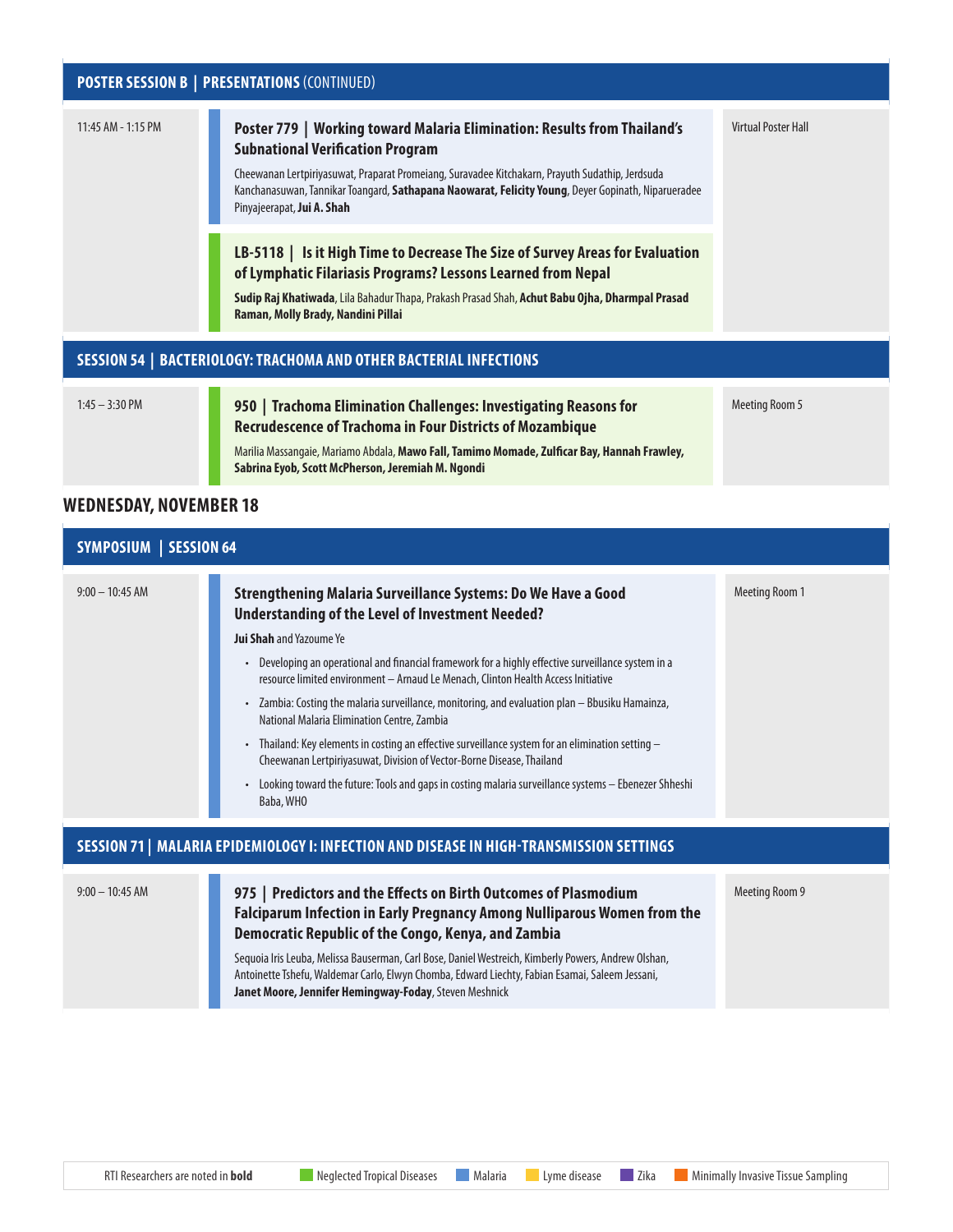#### **POSTER SESSION C | PRESENTATIONS**



Virtual Poster Hall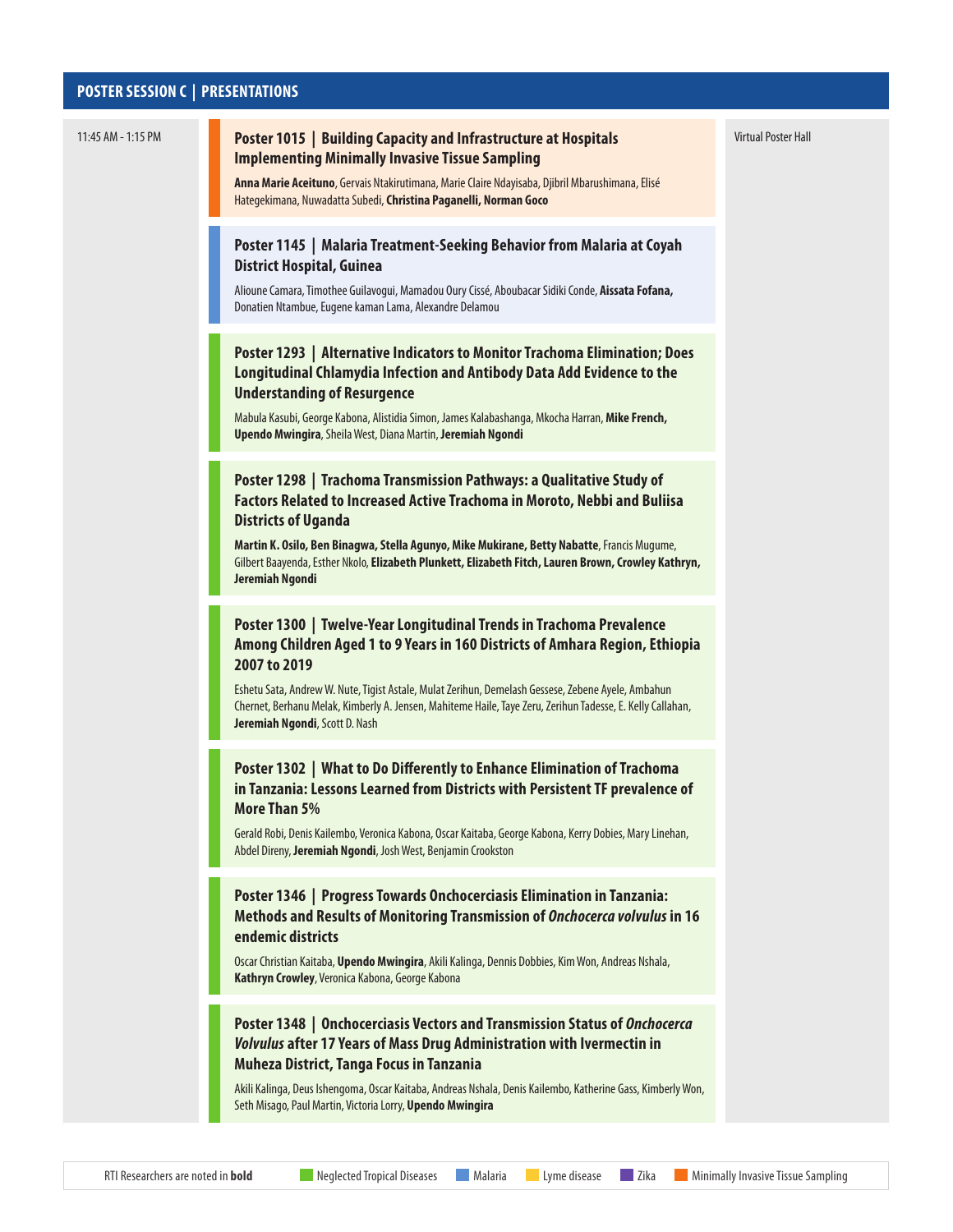# **POSTER SESSION C | PRESENTATIONS** (CONTINUED)

| 11:45 AM - 1:15 PM                                                                             | Poster 1350   Onchocerciasis Elimination Mapping: Prevalence of OV-16 in<br>Ivermectin Naïve Areas of Northwestern Tanzania<br>Dennis Kailembo, Andreas Nshala, Upendo Mwingira, Akili Kalinga, Kerry Dobbies, Darin Evans,<br>Elizabeth Plunkett, Abdel Direny, George Kabona            | <b>Virtual Poster Hall</b> |  |
|------------------------------------------------------------------------------------------------|-------------------------------------------------------------------------------------------------------------------------------------------------------------------------------------------------------------------------------------------------------------------------------------------|----------------------------|--|
|                                                                                                | Poster 1351   Lymphatic Filariasis and Malaria Co-Infection in Mosquito<br><b>Vectors in Rural Tanzania</b><br>Andreas M. Nshala, Upendo John Mwingira, Cecilia Uisso, Billy Ngassala, Andreas Marternsson, Yahya<br>Derua, Bernard Malongo, Demetrius Max, Demetrius Max                 |                            |  |
|                                                                                                | Poster 1376   Schistosomiasis Among Villages Surrounding Lake Nyasa,<br>Southern Tanzania: Prevalence, Intensity of Infection and Geographical<br>Distribution Among Pre-School & School Aged Children<br>Humphrey D Mazigo, Cecilia Uisso, Paul Kazyoba, Andreas Nshala, Upendo Mwingira |                            |  |
|                                                                                                | Poster 1391   Integrating Preventative Measures of COVID-19 Through<br>Neglected Tropical Diseases WASH & Health Promotion: Tanzania Experience<br>Alistidia Simon, Cecilia Uisso, Oscar Kaitaba, Upendo Mwingira, Jeremiah Ngondi, Kimberly Kamara                                       |                            |  |
|                                                                                                | LB-5169   Post-MDA Reverse Logistics of NTD Medicine: Experiences and<br>Lessons-Learnt in Cross River State, Nigeria<br>Uket Uket, Patrick Odu, Godwin Okeagu, Mary Esu, Moses Aderogba, Ukam Oyene, Benjamin Nwobi,<br>Iwara Iwara, Scott McPherson                                     |                            |  |
| SESSION 89   MALARIA EPIDEMIOLOGY II   DYNAMICS AND HETEROGENEITY IN LOW-TRANSMISSION SETTINGS |                                                                                                                                                                                                                                                                                           |                            |  |
| 1:45 - 3:30 PM                                                                                 | 1410   Factors Associated with Clustering of Malaria Cases Within the Index                                                                                                                                                                                                               | <b>Meeting Room 8</b>      |  |

**[Case Households and Neighborhood Households in Zanzibar](https://www.abstractsonline.com/pp8/#!/9181/presentation/1490)**

**Abdul-wahid Al-mafazy**, Abdullah Ali, Faiza Abbas, Mohamed Ali, Wahida Hassan, Makame Makame, Raya Ibrahim, Salum Massoud, Moza Khamis, Chonge Kitojo, **Richard Reithinger, Mike McKay, Ssanyu Nyinondi, Joseph Joseph, Humphrey Mkali, Erik Reaves, Shabbir Lalji, Jeremiah Ngondi**